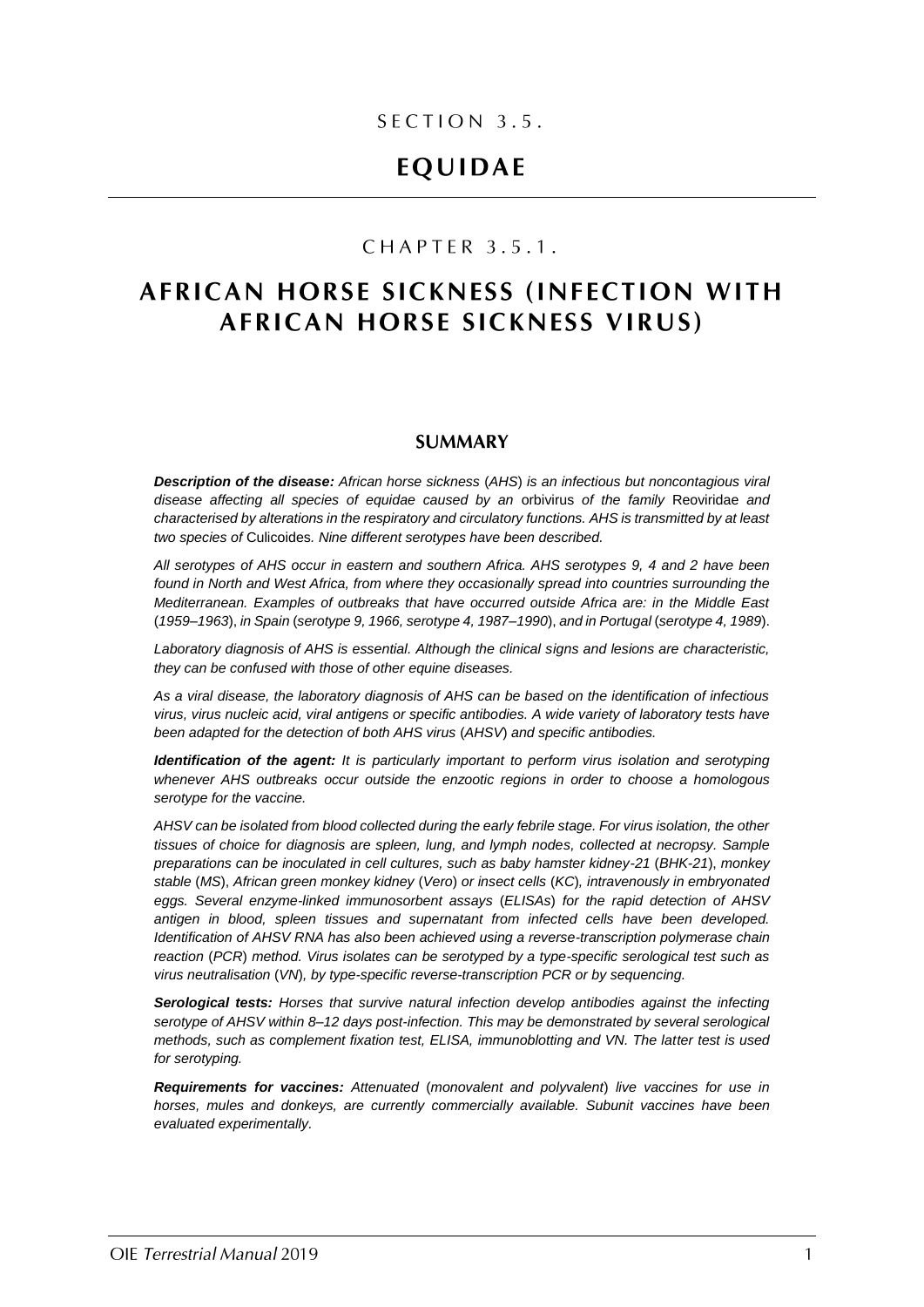## A. INTRODUCTION

African horse sickness (AHS) (Peste equina africana, Peste equine) is an infectious, non-contagious arthopodborne disease of equidae, caused by a double-stranded RNA orbivirus belonging to the family *Reoviridae*. The genus *Orbivirus* also includes bluetongue virus and epizootic haemorrhagic disease virus, which have similar morphological and biochemical properties with distinctive pathological and antigenic properties as well as host ranges. Nine antigenically distinct serotypes of AHSV have been identified by virus neutralisation; some crossreaction has been observed between 1 and 2, 3 and 7, 5 and 8, and 6 and 9, but no cross-reactions with other known orbiviruses occur. The virus can be inactivated at 72°C for 120 minutes (confirmed by three blind passages in the Vero cell line).

The virion is an unenveloped particle of a size around 70 nm. The genome of AHS virus (AHSV) is composed of ten double-stranded RNA segments, encoding seven structural proteins (VP1-7), most of which have been completely sequenced for AHSV serotypes 4, 6 and 9 (Roy *et al*., 1991; Venter *et al*., 2000; Williams *et al*., 1998), and four nonstructural proteins (NS1, NS2, NS3, NS3A) (Grubman & Lewis, 1992; Laviada *et al*., 1993). Proteins VP2 and VP5 form the outer capsid of the virion, and proteins VP3 and VP7 are the major inner capsid proteins. Proteins VP1, VP4 and VP6 constitute minor inner capsid proteins. The NS3 proteins are the second most variable AHSV proteins (Van Niekerk *et al*., 2001), the most variable being the major outer capsid protein, VP2. This protein, VP2, is the determinant of AHSV serotypes and, together with VP5, the target for virus neutralisation activity (Martinez-Torrecuadrada *et al*., 2001). At least two field vectors are involved in the transmission of the virus: *Culicoides imicola* and *C. bolitinos*.

AHS is enzootic in sub-Saharan Africa, although occasional outbreaks have occurred in northern Africa (1965, 1989–1990, 2007–2010), the Middle East (1959–1961), and in Europe (Spain: 1966, 1987–1990, and Portugal: 1989) (Sanchez-Vizcaíno, 2004).

There are four classical clinical forms of AHS: pulmonary, cardiac, mixed, and horse sickness fever. The peracute, pulmonary form occurs in fully susceptible animals and has a short course, often only a few hours, and a high mortality rate. The animal exhibits respiratory distress, an extended head and neck, and profuse sweating. Terminally, froth exudes from the nostrils. The cardiac, oedematous form has a more subacute course with mortality reaching 50%. The head and neck may show severe swelling that can extend down to the chest. Swelling of the supraorbital fossae is characteristic and may include conjunctival swelling with petechiae. Paralysis of the oesophagus may result in aspiration pneumonia and sublingual haemorrhages are always a poor prognostic sign. The mixed, acute form is most commonly seen and has features of both the cardiac and pulmonary forms. Mortality can reach 70%. Horse sickness fever is an often overlooked, mild form of the disease and is seen in resistant equidae such as zebra and donkeys (Coetzer & Guthrie, 2005).

Clinical cases have also been described in dogs, with acute respiratory distress syndrome or sudden death. The mortality in dogs is high, and they may play a role in spread of the disease (Oura, 2018). Historically, infection was attributable to the consumption of infected horse meat, however more recent evidence includes the suspicion of vector-transmission (O'Dell *et al.,* 2018; van Sittert *et al* 2013).

The disease has both a seasonal (late summer/autumn) and a cyclical incidence with major epizootics in southern Africa during warm-phase events, such as occurrences of El Niño (Baylis *et al*., 1999). Mortality due to AHS is related to the species of equidae affected and to the strain or serotype of the virus. Among equidae, horses are the most susceptible to AHS with a mortality rate of 50–95%, followed by mules with mortality around 50%. In enzootic regions of Africa, donkeys are very resistant to AHS and experience only subclinical infections. In European and Asian countries, however, donkeys are moderately susceptible and have a mortality rate of 10%. Zebras are also markedly resistant with no clinical signs, except fever, and may have extended viraemia (up to 40 days).

A laboratory diagnosis is essential to establish a correct and confirmatory diagnosis. Although some clinical signs and lesions are characteristic, AHS can be confused with other diseases. For example, the supraorbital swelling, which is often present in horses with subacute AHS, is, in combination with an appropriate history, sufficient for a tentative diagnosis. Other signs and lesions are less specific for AHS, and other diseases such as equine encephalosis, equine infectious anaemia, Hendra virus, equine viral arteritis, piroplasmosis and purpura haemorrhagica should be excluded (OIE, 2010).

Attenuated (monovalent and polyvalent) live vaccines for use in horses, mules and donkeys, are currently commercially available.

There is no evidence that humans can become infected with any field strain of AHSV, either through contact with naturally or experimentally infected animals or by virus manipulation in laboratories. Laboratory manipulations should be performed with appropriate containment determined by biorisk analysis (see Chapter 1.1.4 *Biosafety and biosecurity: Standard for managing biological risk in the veterinary laboratory and animal facilities*).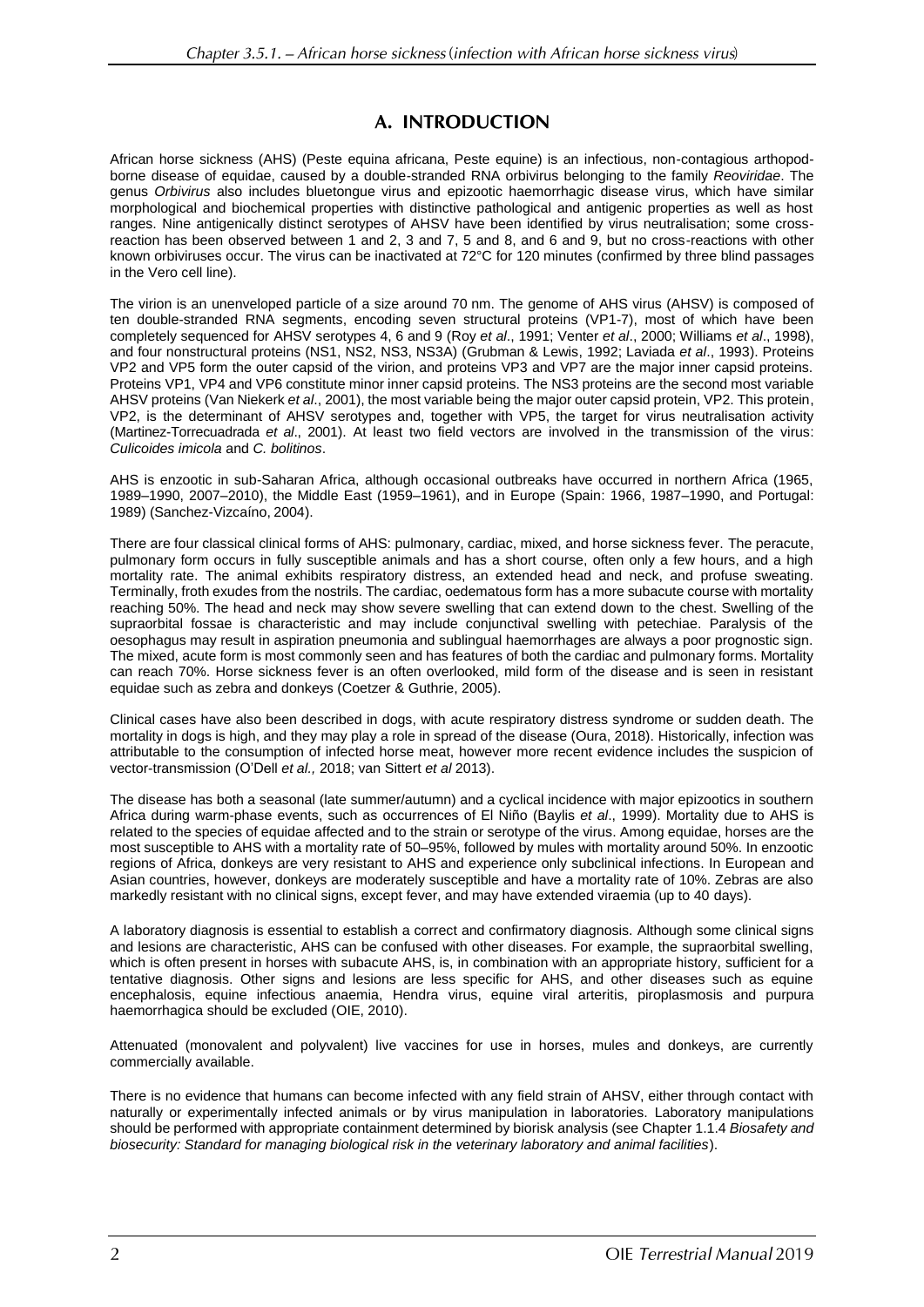## **B. DIAGNOSTIC TECHNIQUES**

|                                                         | <b>Purpose</b>                             |                                                                     |                                          |                                      |                                              |                                                                               |
|---------------------------------------------------------|--------------------------------------------|---------------------------------------------------------------------|------------------------------------------|--------------------------------------|----------------------------------------------|-------------------------------------------------------------------------------|
| <b>Method</b>                                           | Population<br>freedom<br>from<br>infection | Individual animal<br>freedom from<br>infection prior to<br>movement | Contribute to<br>eradication<br>policies | Confirmation<br>of clinical<br>cases | Prevalence<br>of infection -<br>surveillance | Immune status in<br>individual animals or<br>populations post-<br>vaccination |
| Agent identification <sup>1</sup>                       |                                            |                                                                     |                                          |                                      |                                              |                                                                               |
| <b>Real-time</b><br><b>RT-PCR</b>                       | $\ddot{}$                                  | $^{+++}$                                                            | $+$                                      | $^{+++}$                             | $++$                                         |                                                                               |
| Agarose gel-<br>based<br><b>RT-PCR</b>                  |                                            | $+$                                                                 | $\ddot{}$                                | $^{++}$                              | $\ddot{}$                                    |                                                                               |
| <b>Virus</b><br>isolation                               |                                            | $++$                                                                |                                          | $^{+++}$                             |                                              |                                                                               |
| Detection of immune response                            |                                            |                                                                     |                                          |                                      |                                              |                                                                               |
| <b>ELISA</b><br>(serogroup<br>specific based<br>on VP7) | $^{+++}$                                   | $++$                                                                | $++$                                     | $++$                                 | $^{+++}$                                     | $^{++}$                                                                       |
| <b>CFT</b>                                              | $\ddot{}$                                  | $\ddot{}$                                                           | $\ddot{}$                                | $+$                                  | $\ddot{}$                                    | $+$                                                                           |
| <b>VN</b>                                               | $\ddot{}$                                  | $\ddot{}$                                                           |                                          | $\ddot{}$                            | +                                            | $^{+++}$                                                                      |

Table 1. Test methods available for the diagnosis of African horse sickness and their purpose

Key: +++ = recommended method; ++ = suitable method; + = may be used in some situations, but cost, reliability, or other factors severely limits its application;  $-$  = not appropriate for this purpose;  $n/a$  = not applicable.

Although not all of the tests listed as category +++ or ++ have undergone formal validation, their routine nature and the fact that they have been used widely without dubious results, makes them acceptable.

RT-PCR = reverse-transcription polymerase chain reaction; ELISA = enzyme-linked immunosorbent assay;

 $VN = virus$  neutralisation;  $CFT = complement$  fixation test.

Several techniques are already available for AHS viral identification ranging from the rapid capture (indirect sandwich) enzyme-linked immunosorbent assay (ELISA) (Rubio *et al.,* 1998), using either polyclonal antibodies (PAbs) or monoclonal antibodies (MAbs), to the polymerase chain reaction (PCR) test, including reversetranscription (RT) PCR for discrimination of the nine AHSV serotypes or virus isolation in cell culture. If possible more than one test should be performed to diagnose an outbreak of AHS, especially the index case. The initial test can be a quick test such as ELlSA or PCR, followed by virus isolation in tissue culture. Virus neutralisation (VN) for serotype identification, type-specific RT-PCR or sequencing should be performed as early in the outbreak as possible so that the serotype can be identified and the correct vaccine selected.

At present, there are no international standards for viruses or diagnostic reagents, and there is no standard methodology for the identification of AHSV. However, a viral and antibody panel has been evaluated, and comparative studies between different ELISAs for AHSV antigen and antibody determination have been carried out in different laboratories, including in the European Union (EU) Reference Laboratory for AHS. The results have demonstrated a high level of correlation for both antigen and antibody determination with an in-house test and commercial kits. Similar studies have been conducted with several RT-PCR assays also providing a high level of correlation. Further information on comparative studies of different test methods and kits is available from the OIE Reference Laboratories for AHS. A very important aspect of the diagnosis is the selection of samples and their safe transportation to the laboratory.

 $\overline{\phantom{a}}$ 1 A combination of agent identification methods applied on the same clinical sample is recommended.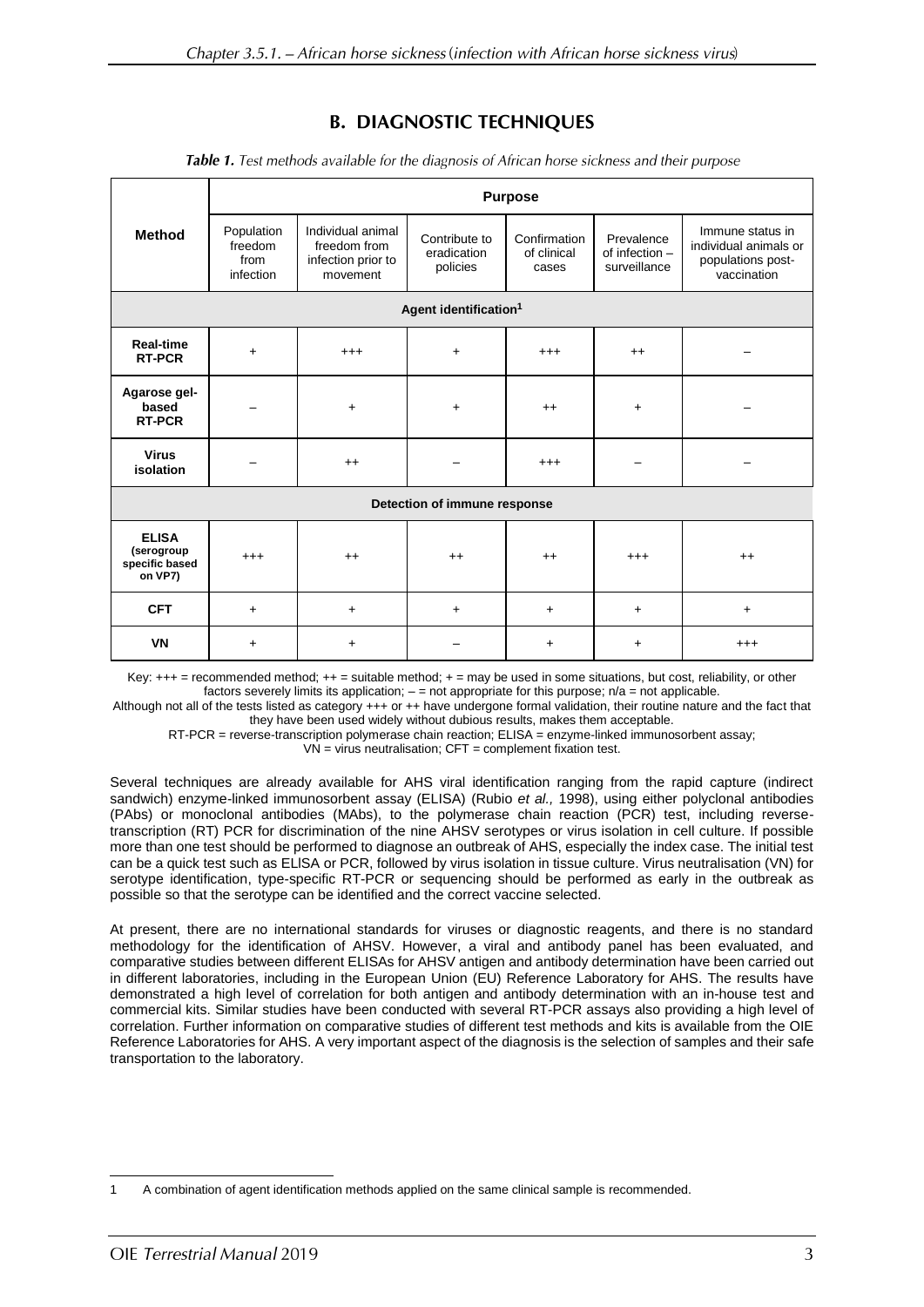#### **Identification of the agent**  $1.$

### 1.1. Virus isolation

Unclotted whole blood collected during the early febrile stage of the disease from sick animals, as well as small pieces (2–4 g) of spleen, lung and lymph nodes from animals that have died, are the samples of choice for diagnosis. Samples should be kept at 4°C during transportation and short-term storage prior to processing.

### 1.1.1. Cell culture

Successful direct isolation of AHSV has been performed on baby hamster kidney (BHK-21), monkey stable (MS) and African green monkey kidney (Vero) mammalian cell lines and on *Culicoides* and mosquito insect cell lines. Blood samples collected in an appropriate anticoagulant can be used undiluted as the inoculum. After 15–60 minutes of adsorption at ambient temperature or at 37°C, the cell cultures are washed and maintenance medium is added. Alternatively and more commonly, the blood is washed, lysed and diluted 1/10. This procedure removes unwanted antibody, which could neutralise free virus, and promotes release of virus associated with the red blood cell membranes. When tissue samples, such as spleen, lung, etc., are used, a 10% tissue suspension is prepared in phosphate buffered saline (PBS) or cell culture medium, containing antibiotics.

A cytopathic effect (CPE) may appear between 2 and 10 days post-infection with mammalian cells. Three blind passages should be performed before considering the samples to be negative. No CPE is observed in insect cells but the presence of the virus can be detected in the supernatant after 5–7 days by real-time RT-PCR. Supernatant from infected insect cells can then be passed onto mammalian cells, which will show CPE after one or two passages.

### 1.2. Nucleic acid methods

### 1.2.1. Reverse-transcription polymerase chain reaction

RT-PCR is a highly sensitive technique that provides a rapid identification of AHS viral nucleic acid in blood and other tissues of infected animals. This technique has greatly improved the laboratory diagnosis of AHS by increasing the sensitivity of detection and shortening the time required for the diagnosis. The RT-PCR procedure will detect virus-specific nucleic acid after the virus is no longer viable and capable of establishing a new infection in either insects or mammalian cells. Therefore, positive results do not necessarily indicate the presence of infectious virus.

Several agarose gel-based RT-PCR assays for the specific detection of AHSV RNA have been described targeted at viral segments 3, 7 or 8 (Aradaib, 2009; Bremer *et al*., 1998; Laviada *et al*., 1997; Sakamoto *et al*., 1994; Stone-Marschat *et al*., 1994; Zientara *et al*., 1994). The most widely used method employs primers corresponding to the 5' end (nucleotides 1–21) and 3' end (nucleotides 1160–1179) of RNA segment 7 (coding for VP7) amplifying the complete viral segment (Zientara *et al.,* 1994).

Real-time RT-PCR methods for the highly sensitive and specific detection of AHSV RNA have been developed based on the use of a pair of primers and a labelled probe from conserved sequences of viral segments 3, 5 or 7 (Agüero *et al*., 2008; Bachanek-Bankowska *et al.,* 2014; Fernández-Pinero *et al*., 2009; Rodriguez-Sanchez *et al*., 2008). A duplex real-time RT-PCR has also been described that targets segments 7 and 8 of the genome (coding for NS1 and NS2 respectively) (Quan *et al*., 2010).

Although both gel-based and real-time RT-PCR procedures can detect reference strains from the nine virus serotypes, real-time RT-PCR provides advantages over agarose gel-based RT-PCR methods, with its faster analysis time, higher sensitivity, and suitability for high-throughput automation. Nevertheless, gel-based RT-PCR methods, particularly those amplifying long RNA fragments (Laviada *et al*., 1997; Zientara *et al*., 1994), can be very useful in the further genetic characterisation of the virus by sequencing of the amplicons. In addition, it may be beneficial in laboratories without the capacity to perform real-time RT-PCR.

In 2015 the OIE Reference Laboratories for AHS carried out an international ring trial to gather information on the performance of the different methods used in the main AHSV diagnostic laboratories. Ten different RT-PCR protocols were evaluated. Although in this trial some methods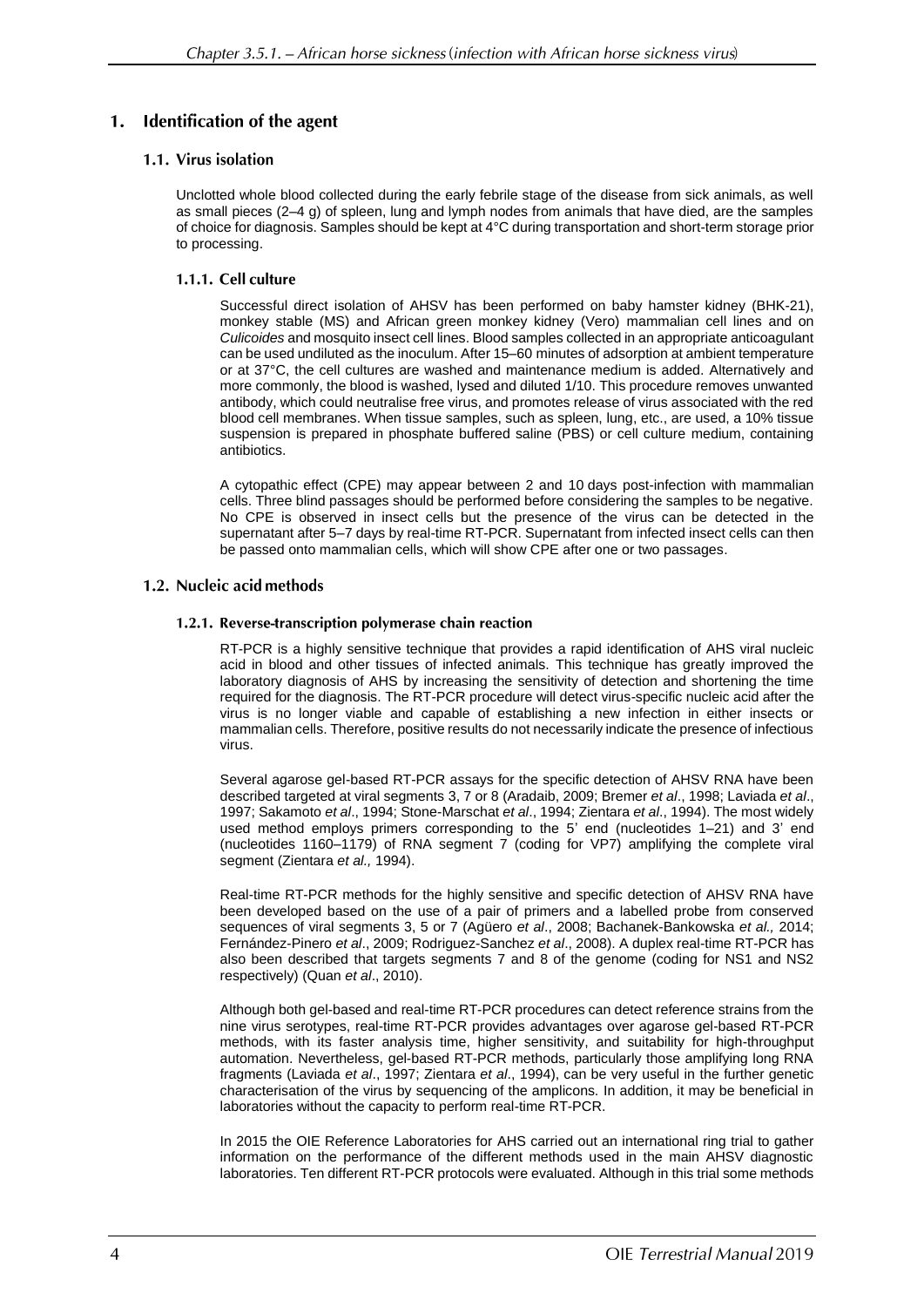could only be tested in one or two laboratories, they produced very good results and therefore are suitable for further evaluation and validation. The study identified that the real-time RT-PCR methods of Agüero *et al* (2008) and Guthrie *et al.* (2013) correctly detected all the representative strains included in the international ring trial with a high sensitivity in the analysis of field samples. These methods are validated for certification of individual animals prior to movement, and are described below.

Details of AHSV gel-based RT-PCR and real-time RT-PCR methods are given below.

To assure a good reaction it is necessary to extract from the sample an AHSV RNA of high quality. The extraction of nucleic acids from clinical samples can be performed by a variety of in-house and commercially available methods.

### 1.2.2. Agarose gel-based RT-PCR procedure (Zientara et al., 1994)

Denaturation of extracted RNA has to be performed prior to the RT-PCR procedure as the AHSV genome consists of double-stranded RNA. The sequences of the PCR primers used are 5'-GTT-AAA-ATT-CGG-TTA-GGA-TG-3', which corresponds to the messenger RNA polarity, and 5'- GTA-AGT-GTA-TTC-GGT-ATT-GA-3', which is complementary to the messenger RNA polarity.

All the components required for the reverse transcription and PCR are included in the reaction tube containing the denatured RNA. A one-step RT-PCR is carried out by incubating in a thermocycler as follows: 45 minutes to 1 hour at 37–55°C, 5–10 minutes at 95°C, then 40 cycles of: 94–95°C for 1 minute, 55°C for 1–1.5 minutes, 70–72°C for 2–2.5 minutes, followed by a final extension step of 7–8 minutes at 70–72°C. Analysis of the PCR products is carried out by agarose gel electrophoresis. AHS-positive samples will resolve in a 1179 base-pair band that can be used as template in the sequencing reaction, using the PCR primers independently to obtain the nucleotide sequence of viral segment 7.

#### 1.2.3. Real-time RT-PCR procedure (Agüero et al., 2008)

This group-specific real-time RT-PCR has been employed with very good results by the participating national reference laboratories of the EU Member States in annual proficiency tests for the period 2009–2015. Moreover, in an international ring trial organised in 2015 under the auspices of the OIE Reference Laboratory network, it was found to be one among other topranking protocols.

#### Protocol a)

The assay targets AHSV segment 7 (VP7) and is described in Agüero *et al.* (2008). It is able to detect all known AHSV types and strains currently circulating.

i) RNA extraction from blood and tissue samples

Commercial kits are widely available; the RNA extraction step can be performed according to the procedures specified in each kit.

- ii) Several one-step real-time RT-PCR kits are commercially available that can be used depending on local or case-specific requirements, kits used and equipment available. Some basic steps as described by Agüero *et al.* (2008) are given below. (For primers and probe sequences see Table 2).
- iii) Primer stock concentration is diluted to a working concentration of 8 µM whereas probe is diluted to a working concentration 50 µM.
- iv) 2.5 µl of each primer working stock 8  $\mu$ M (final concentration 1  $\mu$ M) is added to each well of the PCR plate (or tube or strip) that will contain RNA samples, positive or negative controls. The plate is held on ice.
- v) 2 µl of RNA samples, including test and positive and negative controls, is added to each well.
- vi) Samples are subjected to heat denaturation at 95°C for 5 minutes, followed by rapid cooling on ice for further 5 minutes.
- vii) An appropriate volume of real-time one-step RT-PCR master mix for the number of samples to be tested is prepared following the manufacturer's instructions. Probe should be included in a final concentration of 0.25  $\mu$ M (0.1  $\mu$ l of probe working stock, 50 µM per sample).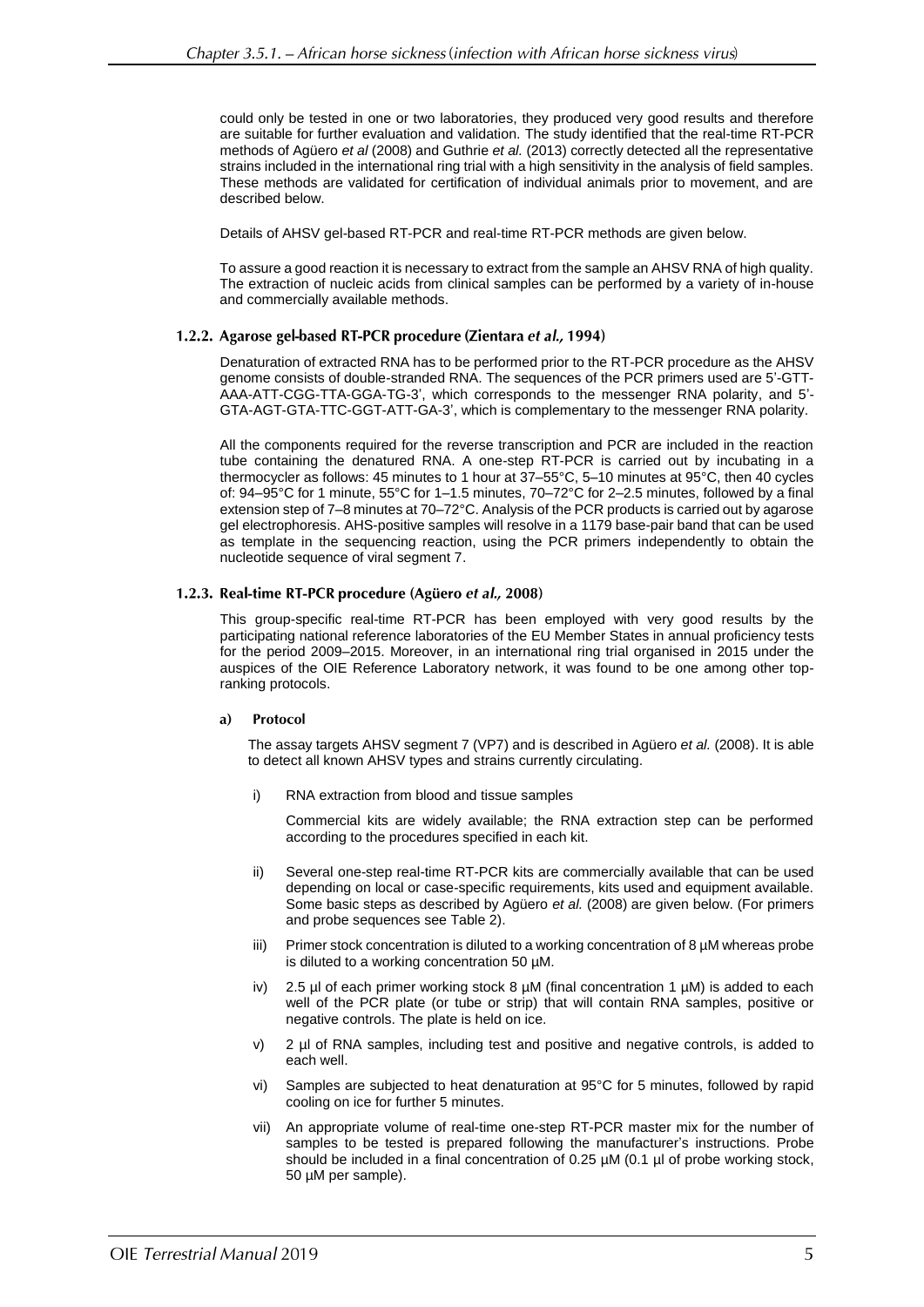- viii) 13 µl of master mix is distributed in each well on the PCR plate containing the denatured primers and RNA.
- ix) The plate is placed in a real-time thermal cycler programmed with the following profile: 48°C × 25 minutes 95°C × 10 minutes

40 cycles: 95°C × 15 seconds, 55°C × 35 seconds, 72°C × 30 seconds

If reagents and thermal cycler allowing fast reactions are employed then the following program can be used: 48°C × 25 minutes 95°C × 10 minutes 40 cycles: 97°C × 2 seconds, 55°C × 30 seconds Fluorescence data are acquired at the end of the 55°C step.

Note: times and temperatures may vary and should be optimised for the reagents or kit used.

#### $\mathbf{b}$ Interpretation of the results

The assay is considered not valid if atypical amplification curves are obtained. If this is the case, the assay must be repeated.

The assay is considered positive when a typical amplification curve is obtained and the Ct value (the number of polymerase chain reaction (PCR) cycles required for fluorescent signal to exceed the background) is lower or equal to the defined Ct threshold (35) within 40 PCR cycles (Ct≤35).

The assay is considered inconclusive when a typical amplification curve is obtained and the Ct value is higher to the defined Ct threshold (35) within 40 PCR cycles (Ct≥35).

The assay is considered negative when a horizontal amplification curve is obtained and does not cross the threshold line within 40 PCR cycles.

#### $\mathbf{c}$ **Diagnostic characteristics**

#### i) Cut-off determination

The positive cut-off for the test method is less than 35 PCR cycles (Ct≤35).

The negative cut-off for the test method is 40 PCR cycles.

Test results between the positive and negative cut-offs (35 and 40 PCR cycles) are considered inconclusive  $(35 \leq Ct \leq 40)$ .

ii) Diagnostic sensitivity and specificity

The diagnostic specificity (DSp) and diagnostic sensitivity (DSe) were calculated according to the procedure detailed in Chapter 1.1.6 *Principles and methods of validation of diagnostic assays for infectious diseases*.

In total 186 known negatives and 132 known positive samples were analysed to estimate DSe and DSp of the Agüero AHS real-time RT-PCR method, which is higher than the minimum number required (73) for an estimated DSe and DSp of 95% allowing a 5% error. DSe and DSp were 97% and 100%, respectively. It can thus be concluded that the number of known status samples used to calculate these diagnostic parameters was sufficient to comply with OIE requirements.

#### $\mathbf{d}$ **Reproducibility**

Reproducibility of the Agüero real-time RT-PCR method in the international ring trial cited above was at least 93.55%, correctly identifying all positive and negative samples included in the panel. All laboratories detected dilutions of positive samples to at least  $10^{-5}$ . Similar results have been reported in other proficiency test programmes.

Inactivated virus of serotypes 1–9 reference strains can be obtained from the OIE Reference Laboratory in Spain to set up the RT-PCR detection method.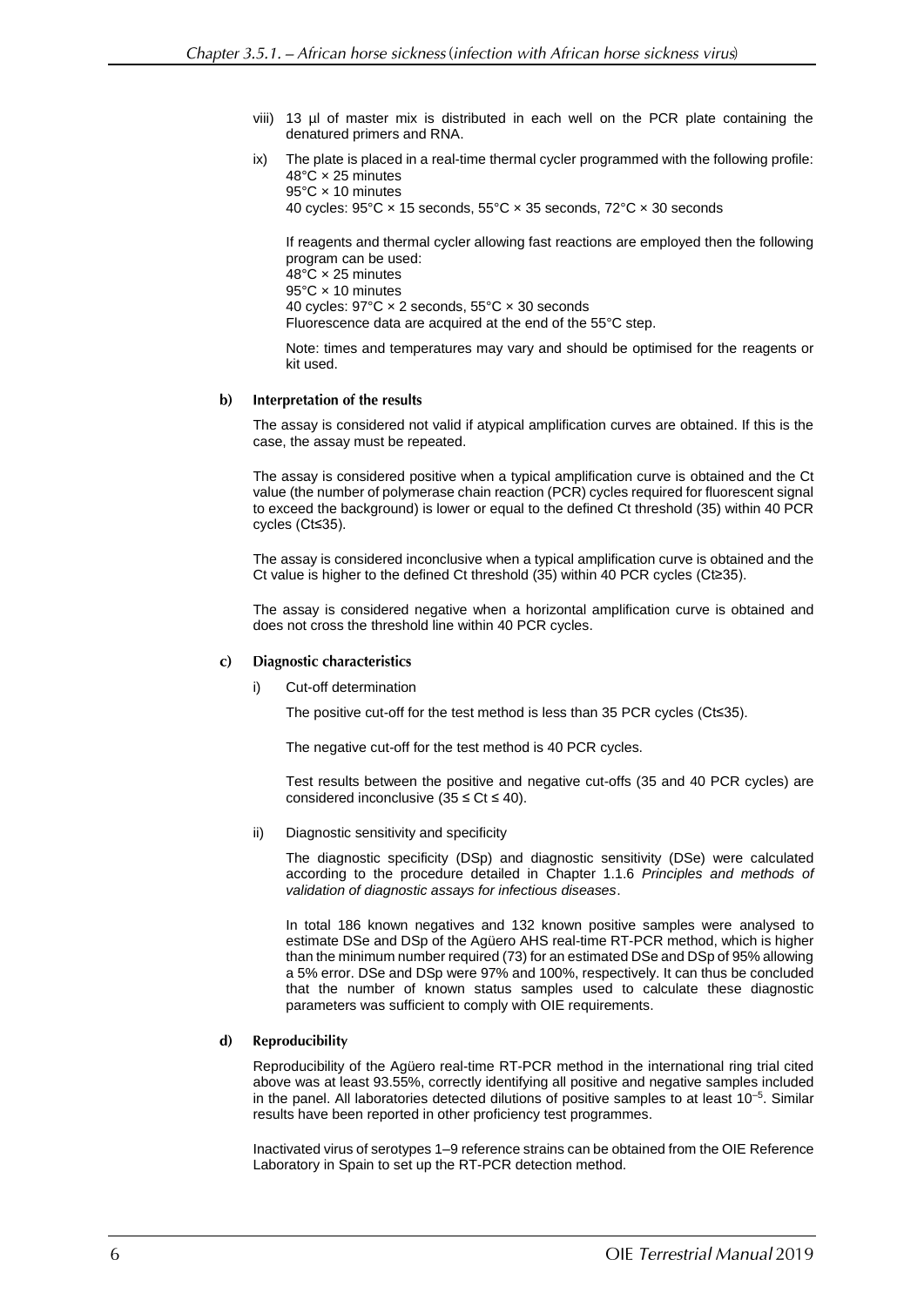### 1.2.4. Real-time RT-PCR procedure (Guthrie et al., 2013)

#### a) Protocol

The test method presented here is adapted from Guthrie *et al.* (2013) and is capable of detecting all known AHSV types and strains currently circulating. The assay targets AHSV segment 7 (VP7). The procedure given may require modification to accommodate individual laboratory or different RT-PCR kit requirements.

i) RNA extraction from blood and tissue samples

Commercial kits are widely available; the RNA extraction step can be performed according to the procedures specified in each kit.

- ii) Kits for the one-step real-time RT-PCR are available commercially. Below are some basic steps as described by Guthrie *et al.* (2013), which can be modified depending on local or case-specific requirements, kits used and equipment available.
- iii) Primer and probe mix stock solutions are made up in a 25× concentration at 5 µM for the forward and reverse primers and 3 µM for the probe.
- iv) 5 µl of RNA samples, including test and positive and negative controls, are added to appropriate wells of the PCR plate (or tube or strip).
- v) Samples are subjected to heat denaturation at 95°C for 2 minutes, and held on ice for at least 3 minutes.
- vi) An appropriate volume of real-time one-step RT-PCR master mix for the number of samples to be tested is prepared, following the manufacturer's instructions. 1 µl of 25x primer probe mix stock solution (from step iii above) is included in the master mix to give a final concentration in each well of 200 nM for each primer and 120 nM of the probe.
- vii) 20 µl of master mix is distributed in each well on the PCR plate containing the denatured RNA.
- viii) The plate is placed in a real-time thermal cycler programmed for reverse transcription and cDNA amplification or fluorescence detection as suggested by the manufacturers.

The following thermal profile is an example: 48°C × 10 minutes 95°C × 10 minutes 40 cycles: 95°C × 15 seconds, 60°C × 45 seconds

Note: times and temperatures may vary and should be optimised for the reagents or kit used.

#### $\mathbf{b}$ Interpretation of the results

**Note:** the positive/inconclusive/negative cut-off values shown should be validated or adjusted in individual laboratories according to the reagents and equipment in use.

Samples are classified as "AHSV positive" if the normalised fluorescence for the AHSV realtime RT-PCR assay exceeds a 0.1 threshold within 36 PCR cycles in all replicates of a sample.

Samples are classified as "AHSV Inconclusive" if the normalised fluorescence for the AHSV real-time RT-PCR assay exceeds a 0.1 threshold between 36 and 40 PCR cycles in any replicate of a sample.

Samples are classified as "AHSV negative" if the normalised fluorescence for the AHSV assay did not exceed a 0.1 threshold within 40 PCR cycles in all replicates of a sample and if the normalised fluorescence for the internal positive control assay exceeded a 0.1 threshold within 33 PCR cycles.

#### **Diagnostic characteristics**  $\mathbf{c}$

i) Cut-off determination

The positive cut-off for the test method is less than 36 PCR cycles.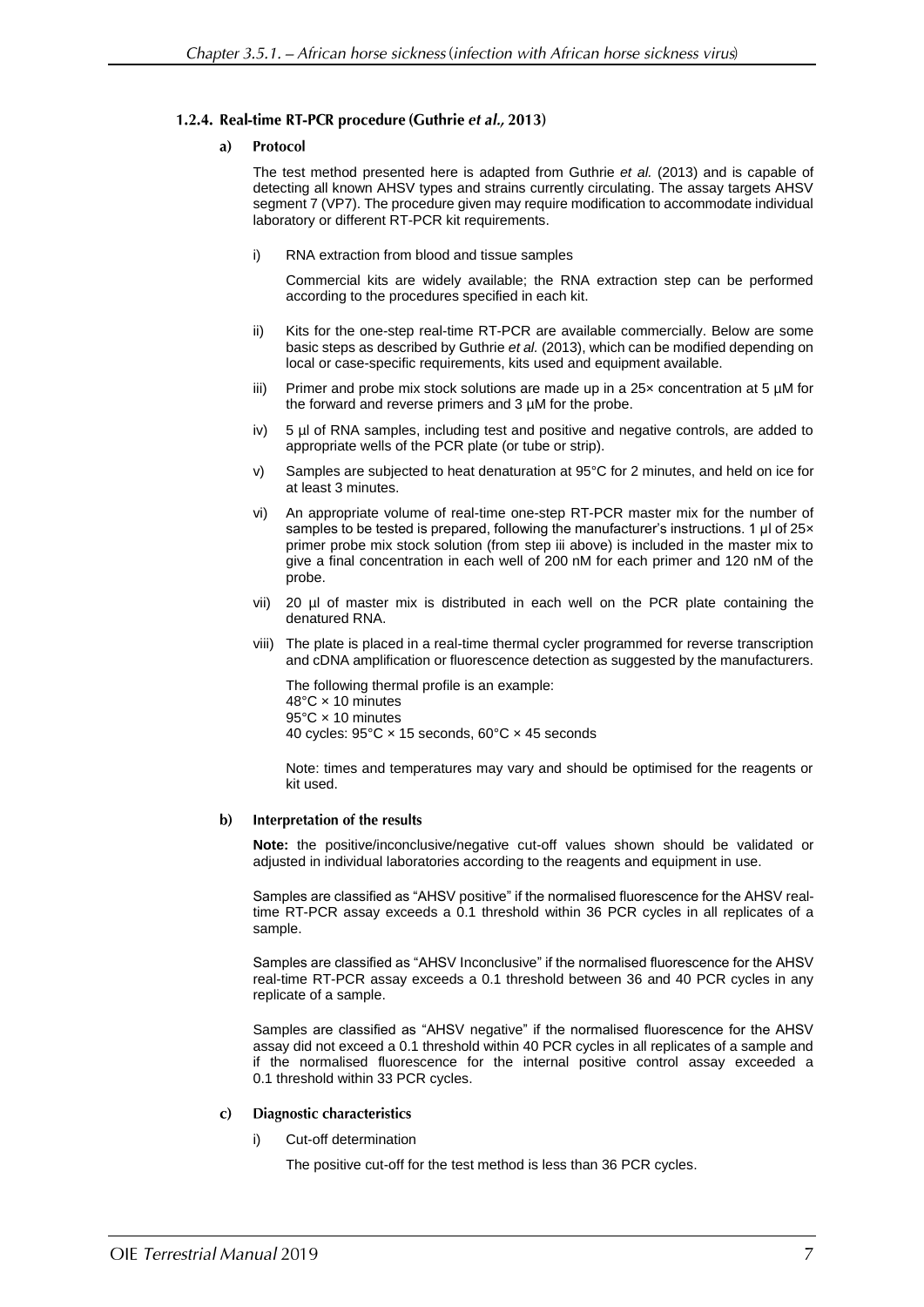The negative cut-off for the test method is 40 PCR cycles.

Test results between the positive and negative cut-offs (36 and 40 PCR cycles) are considered inconclusive.

ii) Diagnostic sensitivity and specificity

The DSe and DSp of the AHSV real-time RT-PCR for detection of AHSV nucleic acid in whole blood samples were estimated by comparison with virus isolation using a twotest two-population Bayesian latent class model that allowed for conditional dependence (correlation) among test results. A total of 503 equine blood samples collected from individual horses with pyrexia and one or more clinical signs typical of AHS were used to represent AHS suspect cases. Blood samples were also collected from two separate healthy populations of horses (503 and 98 horses each, respectively) that were not vaccinated against AHS and that were highly unlikely to have been exposed to natural infection with AHSV; these samples were used to represent AHS negative cases.

The median diagnostic specificity of the test method exceeded 99.9%.

The median diagnostic sensitivity of the test method exceeded 97.8%.

#### $\mathbf{d}$ **Reproducibility**

In the international ring trial cited above the Guthrie FRET probe real-time RT-PCR method demonstrated sensitivity in excess of 88.1%, a specificity of 100%, correctly identifying all positive and negative samples included in the panel. All laboratories detected dilutions of positive samples to at least 10–5 .

|                                        | Agüero et al., 2008                                                                                                                                                                                                         | Guthrie et al., 2013                                                                                  |  |  |
|----------------------------------------|-----------------------------------------------------------------------------------------------------------------------------------------------------------------------------------------------------------------------------|-------------------------------------------------------------------------------------------------------|--|--|
| <b>Target</b>                          | Group specific (VP7)                                                                                                                                                                                                        | Group specific (VP7)                                                                                  |  |  |
|                                        | CCA-GTA-GGC-CAG-ATC-AAC-AG                                                                                                                                                                                                  | AGA-GCT-CTT-GTG-CTA-GCA-GCC-T                                                                         |  |  |
| Primers $(5'-3')$                      | CTA-ATG-AAA-GCG-GTG-ACC-GT                                                                                                                                                                                                  | GAA-CCG-ACG-CGA-CAC-TAA-TGA                                                                           |  |  |
| Probe (5'-3')                          | FAM-GCT-AGC-AGC-CTA-CCA-CTA-MGB                                                                                                                                                                                             | FAM-TGC-ACG-GTC-ACC-GCT-MGB                                                                           |  |  |
| Annealing<br>temperature               | $55^{\circ}$ C                                                                                                                                                                                                              | $60^{\circ}$ C                                                                                        |  |  |
| Number of<br>amplification cycles      | 40                                                                                                                                                                                                                          | 40                                                                                                    |  |  |
| <b>Analytical sensitivity</b><br>(LOD) | Dilution 10 <sup>-5</sup> of a viral suspension of AHSV-4<br>reference strain with a titre of $10^{6.3}$ TCID <sub>50</sub> /ml,<br>which corresponded to a Ct of $34.3\pm0.5$<br>$(10^{1.3} \text{TCID}_{50} / \text{ml})$ | Dilution of $3.02 \times 10^{-6}$ of a AHSV positive blood<br>samples, with corresponding Ct of 35.71 |  |  |
| <b>Diagnostic specificity</b>          | 100%                                                                                                                                                                                                                        | 99.9%.                                                                                                |  |  |
| <b>Diagnostic sensitivity</b>          | 97%                                                                                                                                                                                                                         | 97.8%.                                                                                                |  |  |

Table 2. Comparison of the real-time RT-PCR methods of Agüero et al. (2008) and Guthrie et al. (2013)

### 1.3. AHSV typing

Until recently, the VN test has been the method of choice for typing as well as the 'gold' standard test for identifying AHSV isolated from the field using type-specific antisera (Verwoerd, 1979). This technique takes 5 or more days before results are obtained. The development of type-specific gel-based RT-PCR (Maan *et al.,* 2011; Sailleau *et al.,* 2000), and real-time RT-PCR using hybridisation probes (Koekemoer, 2008) targeting AHSV Seg-2 for identification and differentiation of AHSV genotypes, provides a rapid typing method for AHSV in tissue samples and blood. These methods can be used to very significantly increase the speed and reliability of detection and identification (compared with VN tests) of the nine serotypes of AHSV. Type-specific real-time RT-PCR assays based on the use of labelled DNA probes– MGB probes have been developed recently by Bachanek-Bankowska *et al*., 2014, Weyer *et al.,* 2015).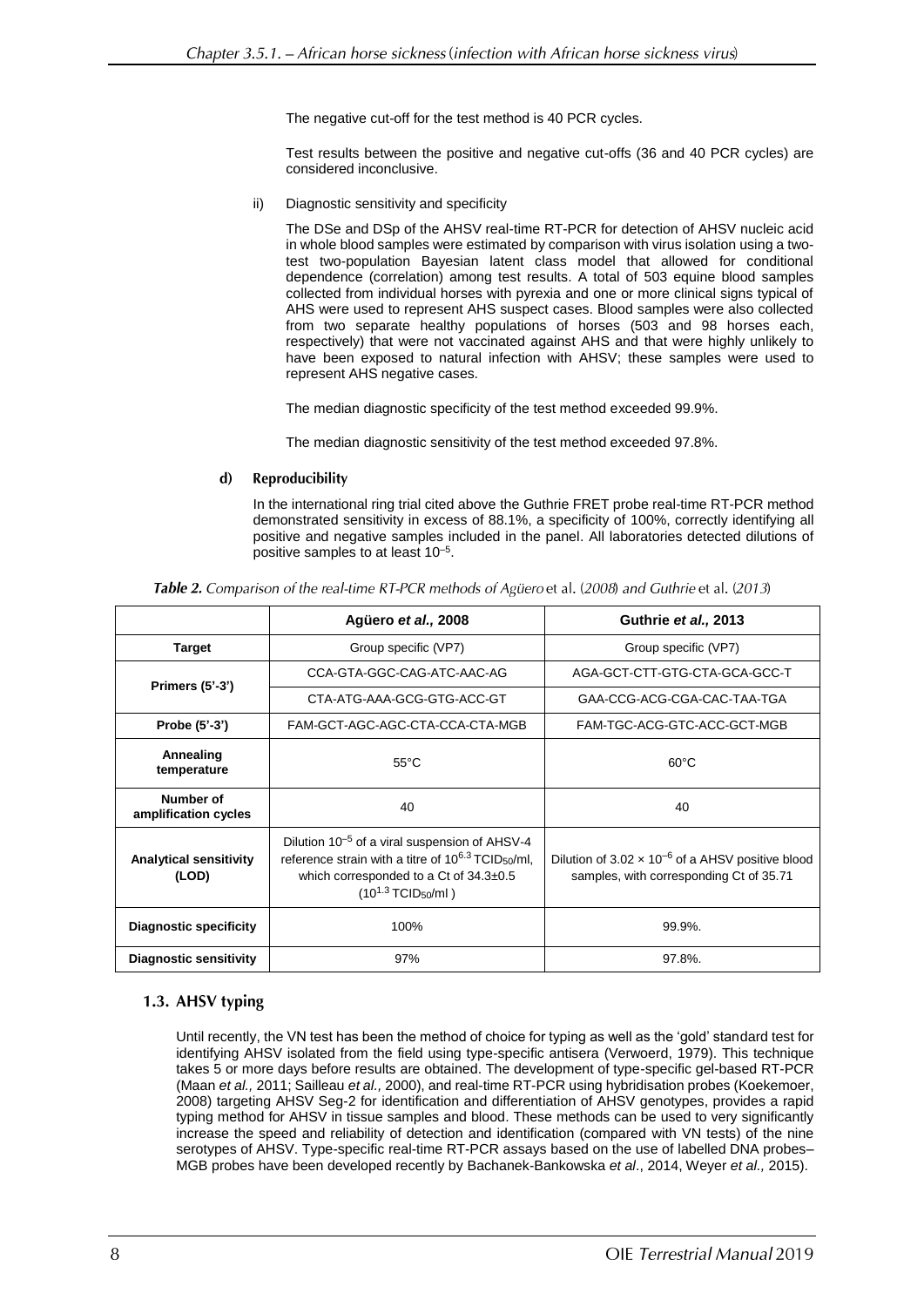However, the genetic variation that may appear over time in the AHSV genome, in particular in the VP2 coding region, where specific primers/probes for typing assays have to be designed, makes the detection of all genetic variants within each serotype by this type of technique difficult. Therefore, although molecular methods are able to rapidly type AHSV in many positive field samples, VN should be kept as the gold standard for serotyping AHSV isolates.

#### **Serological tests**  $2.$

Indirect and competitive blocking ELISAs using either soluble AHSV antigen or a recombinant protein VP7 (Hamblin *et al*., 1990; Laviada *et al*., 1992; Maree & Paweska, 2005; Wade Evans *et al.,* 1993) have proved to be good methods for the detection of anti-AHSV group-reactive antibodies, especially for large-scale investigations (Rubio *et al*., 1998). Both of these tests have been recognised by the European Commission (2002). The competitive blocking ELISA can also be used for testing wildlife as species-specific anti-globulin is not required with this method. An immunoblotting test has also been adapted for anti-AHS antibody determination (Laviada *et al*., 1992), which is especially suitable for small numbers of sera. The complement fixation (CF) test has been widely used, but some sera are anti-complementary, particularly donkey and zebra sera.

### 2.1. Blocking enzyme-linked immunosorbent assay

The competitive blocking ELISA technique detects specific antibodies against AHSV, present in any equine species. VP7 is the main antigenic protein within the molecular structure of AHSV and it is conserved across the nine AHSV serotypes. An MAb directed against VP7 is used in this test, allowing high sensitivity and specificity. Moreover, other species of equidae (e.g. donkeys, zebra, etc.) can be tested thus preventing the problem of specificity experienced occasionally using the indirect ELISAs. VP7 recombinant antigen is non-infectious, which provides a high level of security (European Commission, 2002).

The principle of this test is to block the specific reaction between the recombinant VP7 protein absorbed on an ELISA plate and a conjugated MAb against VP7. AHSV antibodies present in a suspect serum sample will block this reaction. A decrease in the amount of colour is evidence of the presence of AHSV antibodies in the serum sample.

The competitive blocking ELISA is commercially available. The reproducibility of the test was assessed in an international ring trial (Durán‐Ferrer *et al.,* 2018).

#### 2.1.1. Test procedure

- i) *Solid phase:* coat 96 well ELISA plates with 50–100 ng of recombinant AHSV-4 VP7 diluted in carbonate/bicarbonate buffer, pH 9.6. Incubate overnight at 4°C.
- ii) Wash the plates three times with PBS  $0.1x$  containing 0.135 M NaCl and 0.05% (v/v) Tween 20 (washing solution). Gently tap the plates onto absorbent material to remove any residual wash.
- iii) *Test samples:* serum samples to be tested, and positive and negative control sera (if not ready to use by kit manufacturer), are diluted 1/5 in diluent containing 0.35 M NaCl, 0.05% Tween 20; and 0.1% Kathon, 100 µl per well. Incubate for 1 hour at 37°C.
- iv) Wash the plates five times with PBS  $0.1x$  containing  $0.135$  M NaCl and  $0.05\%$  (v/v) Tween 20 (washing solution). Gently tap the plates onto absorbent material to remove any residual wash.
- v) *Conjugate:* dispense 100 µl/well of horseradish peroxidise-conjugated MAb anti-VP7 at optimal dilution in a suitable diluent. The MAb and diluent may be included in commercial kits. Incubate for 30 minutes at 37°C.
- vi) Wash the plates as described in step iv.
- vii) *Substrate/chromogen:* add 100 µl/well substrate/chromogen solution, e.g. ABTS (2,2'-azinodi-[3-ethyl-benzothiazoline]-6-sulphonic acid) 5 mg/ml diluted 1/10 in 0.1 M phosphate/citrate buffer, pH 4, containing 0.03% H<sub>2</sub>O<sub>2</sub>, and incubate for 10 minutes at room temperature.

Colour development is stopped by adding 100 µl/well of 2% (w/v) of SDS. Alternative chromogen systems may be used (e.g. tetramethyl benzidine).

- viii) Read the plates at 405 nm.
- ix) *Validation of the assay:* positive control lower than 0.2 and negative control higher than 1.0.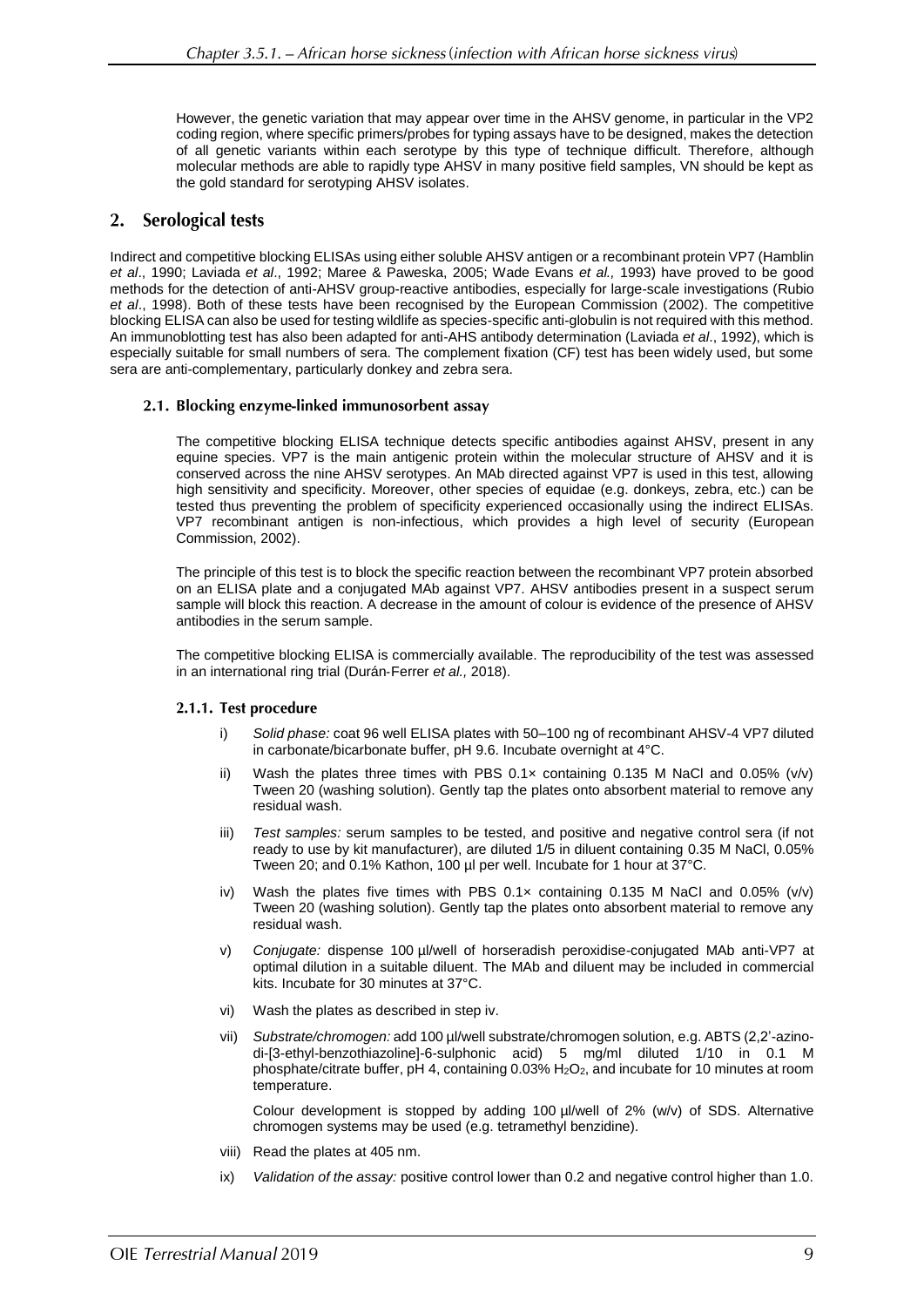x) *Interpretation of results:* determine the blocking percentage (BP) of each sample by applying the following formula:

$$
BP = \frac{Abs (Control Neg) - Abs (sample)}{Abs (Control Neg) - Abs (Control Pos)} \times 100
$$

Samples showing BP value lower than 45% are considered negative for antibodies to AHSV. Samples showing BP value higher than 50% are considered positive for antibodies to AHSV. Samples with BP value between 45% and 50% are considered doubtful and must be retested. If the result is the same, resample and test 2 weeks later.

### 2.2. Indirect enzyme-linked immunosorbent assay

The recombinant VP7 protein has been used as antigen<sup>2</sup> for AHSV antibody determination with a high degree of sensitivity and specificity (Laviada *et al.,* 1992; Maree & Paweska, 2005). Other advantages of this antigen are its stability and its lack of infectivity. The conjugate used in this method is a horseradish peroxidase anti-horse gamma-globulin reacting with horse, mules and donkeys. The method described by Maree & Paweska (2005) uses protein G as conjugate that also reacts with zebra serum.

### 2.2.1. Test procedure

- i) *Solid phase:* Coat 96 well ELISA plates with recombinant AHSV-4 VP7 diluted in carbonate/bicarbonate buffer, pH 9.6. Incubate overnight at 4°C.
- ii) Wash the plates five times with distilled water containing 0.01% (v/v) Tween 20 (washing solution). Gently tap the plates on to absorbent material to remove any residual wash.
- iii) Block the plates with PBS, pH 7.2 + 5% (w/v) skimmed milk, 200  $\mu$ l/well, for 1 hour at 37°C.
- iv) Remove the blocking solution and gently tap the plates on to absorbent material.
- v) *Test samples:* Serum samples to be tested, and positive and negative control sera, are diluted  $1/25$  in PBS + 5% (w/v) skimmed milk + 0.05% (v/v) Tween 20, 100  $\mu$ l per well. Incubate for 1 hour at 37°C. For titration, add twofold dilution series from 1/25 (100 µl/well), one serum per plate column, in duplicate columns, and do the same with positive and negative controls. Incubate for 1 hour at 37°C.
- vi) Wash the plates as described in step ii.
- vii) *Conjugate:* Dispense 100 µl/well of horseradish peroxidase conjugated anti-horse gammaglobulin diluted in PBS + 5% milk + 0.05% Tween 20, pH 7.2. Incubate for 1 hour at 37°C.
- viii) Wash the plates as described in step ii.
- ix) *Chromogen/Substrate:* Add 200 µl/well of chromogen/substrate solution (10 ml 80.6 mM DMAB [3-(dimethylamino) benzoic acid] + 10 ml 1.56 mM MBTH [3-methyl-2 benzothiazolinone hydrazone] + 5 µl H<sub>2</sub>O<sub>2</sub>). Colour development is stopped by adding 50 µl of 3 N H2SO<sup>4</sup> after approximately 5–10 minutes (before the negative control begins to be coloured). Other chromogens such as ABTS, tetramethyl benzidine or orthophenyldiamine can also be used.
- x) Read the plates at 600 nm (or 620 nm).
- xi) *Interpretation of results:* Calculate the cut-off value by adding 0.06 to the value of the negative control. (0.06 is the standard deviation derived with a group of 30 negative sera) Test samples giving absorbance values lower than the cut-off are regarded as negative. Test samples giving absorbance values greater than the cut-off + 0.15 are regarded as positive. Test samples giving intermediate absorbance values are doubtful and a second technique must be employed to confirm the result.

#### 2.3. Complement fixation

The CF test has been used extensively in the past, but currently its use is decreasing and has been replaced in many laboratories by ELISA as a screening technique. This progressive replacement is because of the higher sensitivity and degree of standardisation of ELISA as well as a significant number of sera with anti-complementary activity. Nevertheless, the CF test is a useful tool in endemic areas for

 $\overline{a}$ 

<sup>2</sup> The antigen can be provided on request by the Centro de Investigación en Sanidad Animal (CISA), Spain. The delivery time is 4–6 months.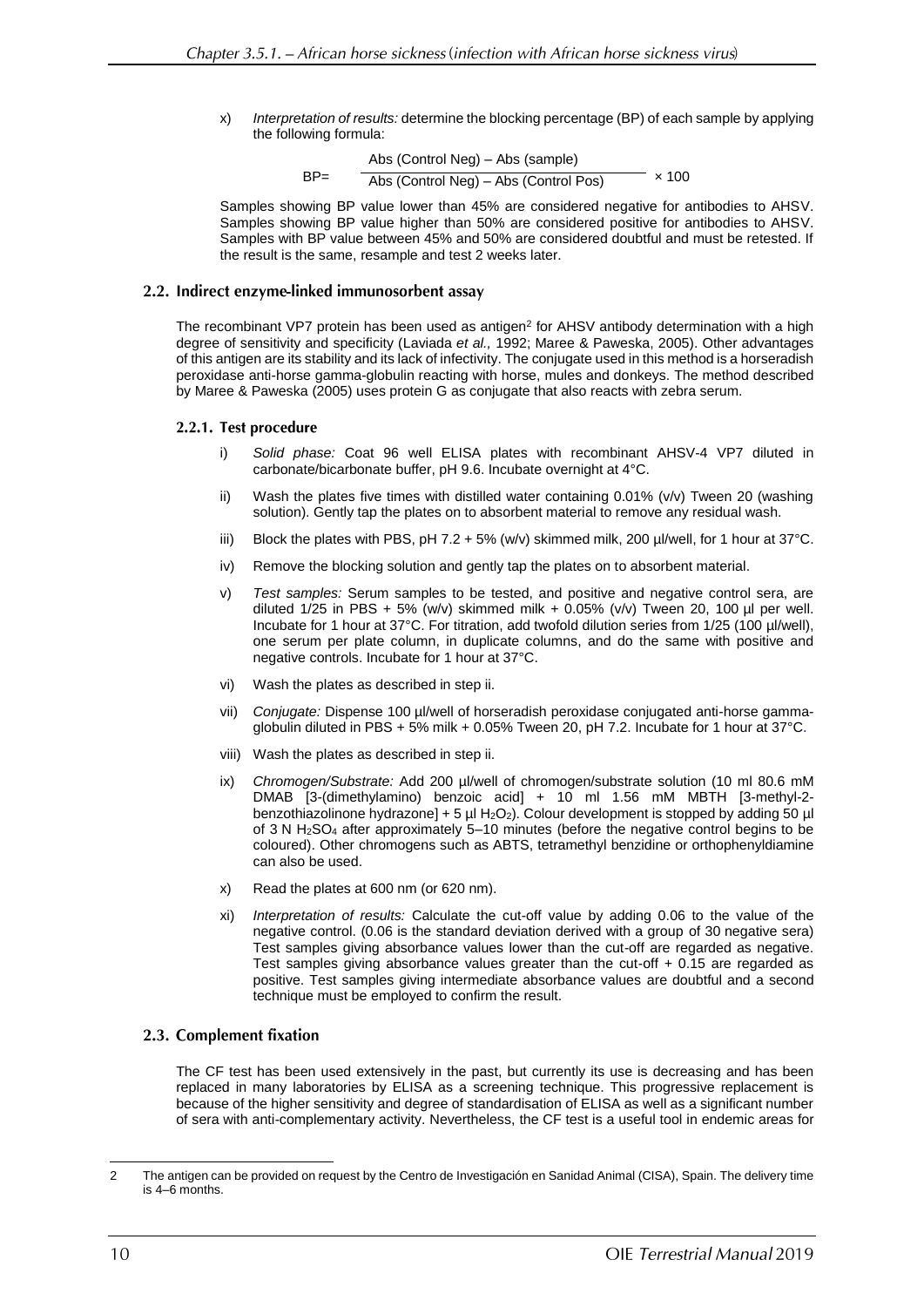the demonstration and titration of group-specific IgM antibodies against AHSV notably following a recent infection or vaccination.

### 2.3.1. Reagents

- i) Veronal buffered saline containing 1% gelatin (VBSG).
- ii) Serum samples, free from erythrocytes, must be heat inactivated: horse serum at 56°C, zebra serum at 60°C and donkey serum at 62°C, for 30 minutes.
- iii) The antigen is a sucrose/acetone extract of AHSV-infected mouse brain. The control antigen is uninfected mouse brain, extracted in the same way. In the absence of an international standard serum, the antigen should be titrated against a locally prepared positive control serum. In the test, four to eight units are used. The antigen may also be obtained by inoculation of the virus in suitable cell culture (see Section B.1 above).
- iv) The complement is a normal guinea-pig serum.
- v) The haemolysin is a hyperimmune rabbit serum against sheep red blood cells (SRBCs).
- vi) The SRBCs are obtained by aseptic puncture of the jugular vein and preserved in Alsever's solution<sup>3</sup> or sodium citrate.
- vii) The haemolytic system (HS) is prepared by diluting the haemolysin to contain two haemolytic doses and using this to sensitise washed SRBCs. The SRBCs are standardised to a 3% concentration.
- viii) *Control sera:* A positive control serum is obtained locally and validated. Serum from a healthy antibody-negative horse is used as the negative control serum.

### 2.3.2. Test procedure

- i) The reaction is performed in 96-well round-bottom microtitre plates in a final volume of 100 µl/well or in tubes if the macro-technique is used, at 4°C for 18 hours.
- ii) All the sera, samples and controls are diluted 1/5 in VBSG and 25 µl of each serum is added in duplicate. A twofold dilution series of each serum is done from 1/5 to 1/180.
- iii) Add 25 µl of the antigen diluted according to the previous titration.
- iv) Add 25 µl of the complement diluted according to a previous titration.
- v) Incubate at 4°C for 18 hours.
- vi) 25 µl of HS is added to all wells on the microtitre plate.
- vii) The plate is incubated for 30 minutes at 37°C.
- viii) Plates are then centrifuged at 200 *g*, and the wells are scored for the presence of haemolysis. Control of sera, complement, antigen and HS are used
- ix) Results are read using 50% haemolysis as the end point. The inverse of the highest dilution of serum specifically fixing complement with the CF antigen is called the titre.
- x) A titre of 1/10 or more is positive, under 1/10 is negative.

#### 2.4. Virus neutralisation (VN)

Serotype-specific antibody can be detected using the VN test (House *et al*., 1990). The VN test may have additional value in epidemiological surveillance and transmission studies, mainly in endemic areas where multiple serotypes are likely to be present.

#### 2.4.1. VN test procedure

i) From a starting dilution of 1/5, serial twofold dilutions of the test sera are made in a cellculture grade flat-bottomed 96-well microtitre plate, using cell culture medium as diluent. For each sample two wells are used at each dilution. Control positive and negative sera should

 $\overline{a}$ 

<sup>3</sup> 20.5 g dextrose (114 mM), 7.9 g sodium citrate 2H2O (27 mM), 4.2 g NaCl (71 mM), H2O to 1 litre. Adjust to pH with 1 M citric acid.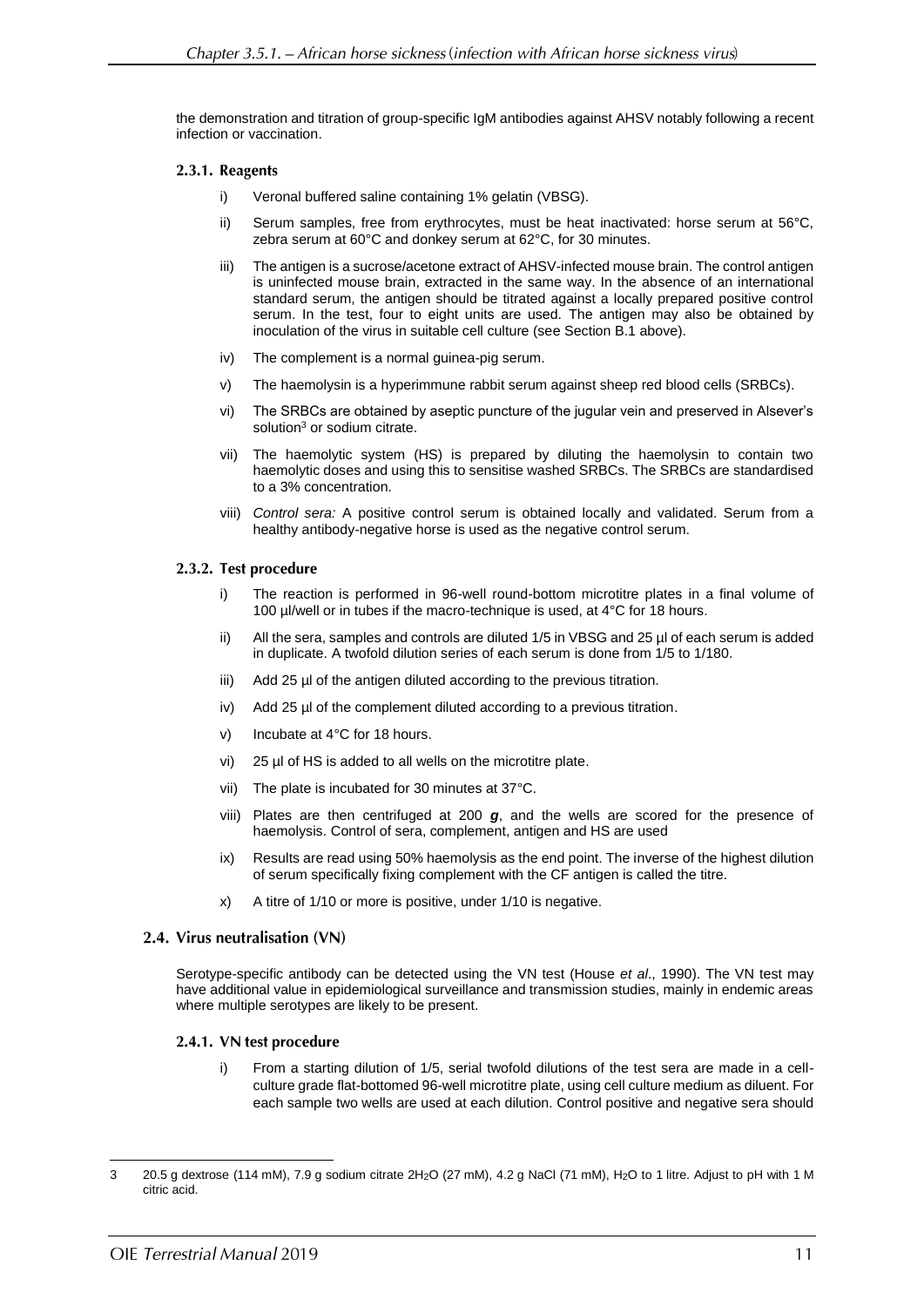also be included in each batch of tests. An equal volume (e.g. 25 µl) of a stock of AHSV containing 100 TCID<sup>50</sup> (50% tissue culture infective dose) is added to each well.

- ii) Serum/virus mixtures are incubated for 60 minutes at  $37^{\circ}$ C 5% CO<sub>2</sub> and 95% humidity prior to the addition of 0.1 ml of Vero cell suspension (200,000 cells/ml) to each test well.
- iii) A back titration of virus stock is prepared for each test using four wells per tenfold dilution, 25 µl per well. Test plates are incubated at 37°C, 5% CO2, 95% humidity for 4–5 days, until the back titration indicates that the stock virus contains 30–300 TCID50.
- iv) After incubation for 4–5 days, the test is read using an inverted microscope. Wells are scored for the presence or absence of CPE. The presence of CPE in the wells containing the serum sample indicates that the tested serum does not contain specific neutralising antibodies against the virus in the assay that cannot neutralise the virus, therefore producing cell lysis with the consequent destruction of the cell layer.

By contrast, the absence of CPE in the wells containing the serum sample indicates that the tested serum does contain specific neutralising antibodies against the virus in the assay that can neutralise the virus, therefore maintaining intact the cell layer.

- v) Alternatively, the plates are then fixed and stained in a solution of 0.15% (w/v) crystal violet in 2% (v/v) glutaraldehyde and rinsed or they may be fixed with 70% ethanol and stained with 1% basic fuchsin.
- vi) The 50% end-point titre of the serum is calculated by the Spearman–Kärber method and expressed as the negative log<sub>10</sub>.

## **C. REQUIREMENTS FOR VACCINES**

#### **Background**  $1.$

### 1.1. Rationale and intended use of the product

Polyvalent or monovalent live attenuated AHS vaccines, based on the selection in Vero cell culture of genetically stable macroplaques, have been used for the control of AHSV in and out of Africa (Erasmus, 1976; Sanchez-Vizcaíno, 2004). Polyvalent vaccines are commercially available.

An inactivated monovalent (serotype 4) AHSV vaccine based on virus purification and inactivation with formalin was produced commercially in the early 1990s (House *et al*., 1992), but is not available at the present time. Subunit AHSV vaccines based on serotype 4 outer capsid protein VP2 and VP5 plus inner capsid protein VP7, derived from single and dual recombinant baculovirus expression vectors have been used experimentally in different combinations to immunise horses (Martinez *et al*., 1996). The protective efficacy of VP2 in a subunit vaccine was also evaluated (Scanlen *et al*., 2002). However, these vaccines are not commercially available.

#### $2.$ Outline of production and minimum requirements for conventional vaccines

At present only the live attenuated AHS vaccines (polyvalent or monovalent) are commercially available. Guidelines for the production of veterinary vaccines are given in Chapter 1.1.8 *Principles of veterinary vaccine production*. The guidelines given here and in chapter 1.1.8 are intended to be general in nature and may be supplemented by national and regional requirements.

#### Live attenuated African horse sickness vaccine 3.

### 3.1. Characteristics of the seed

#### 3.1.1. Biological characteristics

The seed virus is prepared by selection in Vero cells of genetically stable large plaques from low passage levels of AHSV. The plaque mutants are then further multiplied by three passages in Vero cells. A large quantity of this antigen is lyophilised and stored at –20°C as seed stock antigen.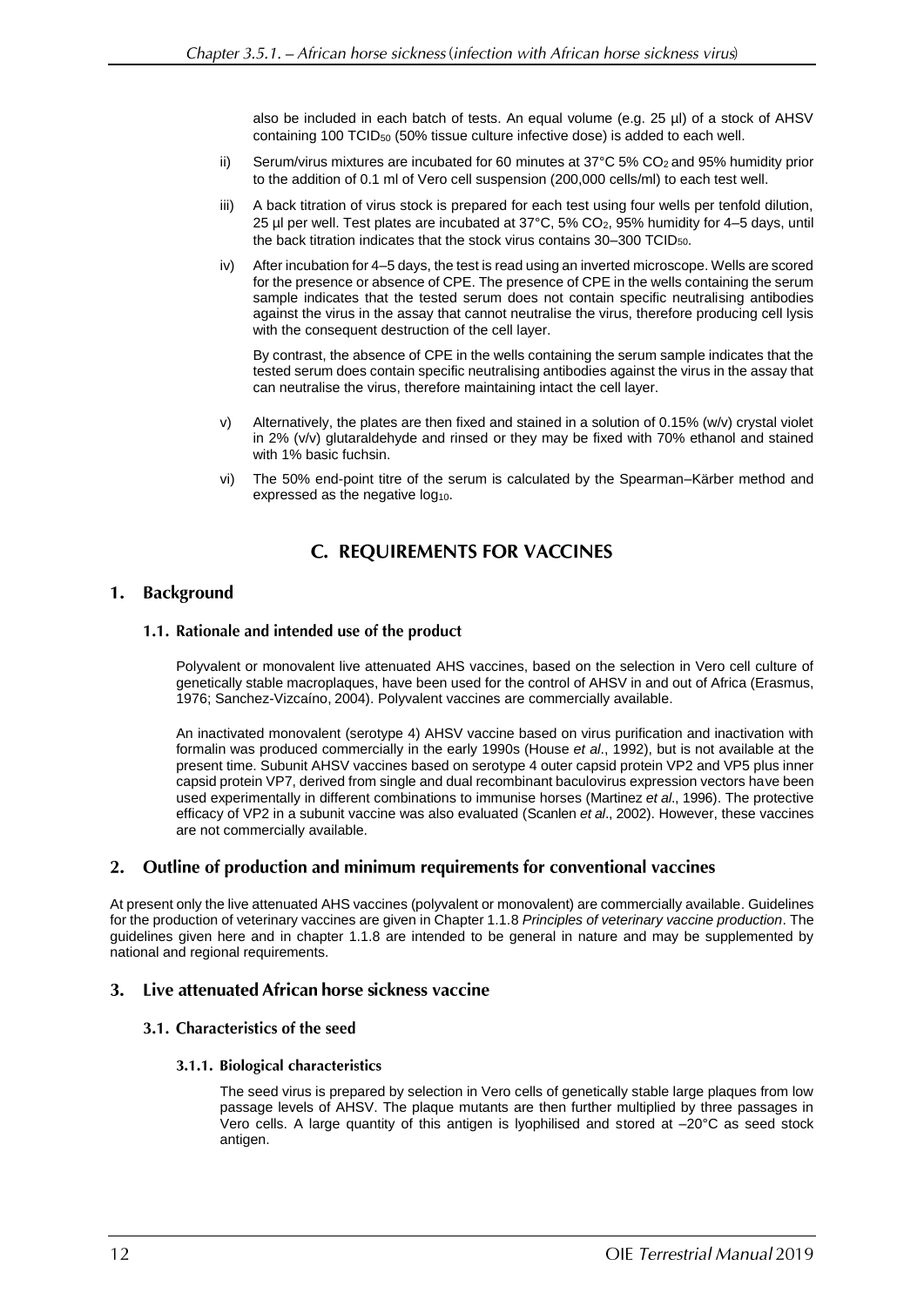#### 3.1.2. Quality criteria

The seed virus must be shown to be free of contaminating viruses, bacteria and mycoplasmas by the appropriate techniques. The serotype identity of the seed virus is confirmed.

### 3.2. Method of manufacture

#### 3.2.1. Procedure

At the onset of a production run, working antigens are produced from the seed stock antigen in either BHK-21 or Vero cell cultures. The working antigens are tested for sterility, purity and identity and should contain at least 1  $\times$  10<sup>6</sup> plaque-forming units (PFU)/ml of infectious virus.

#### 3.2.2. Requirements for substrates and media

Roller bottle cultures of Vero or BHK-21 cells are grown using gamma-irradiated bovine serum in the growth medium. Once the cultures are confluent, the medium is poured off and the cells are seeded with the working antigens. After 1 hour, maintenance medium is added to the cultures. Incubation is continued at 37°C for 2–3 days. When the CPE is advanced, both cells and supernatant medium are harvested. The products from the same serotype are pooled and stored at 4°C.

#### 3.2.3. In-process control

The pooled harvests of the individual serotypes are tested for sterility and assayed for infectivity by plaque titration on Vero cell cultures. The minimum acceptable titre is  $1 \times 10^6$  PFU/ml.

Finally, two multivalent vaccines are constituted by mixing equal volumes of serotypes 1, 3, 4 and 2, 6, 7, 8 respectively. Serotypes 5 and 9 are not included in vaccine formulations. A monovalent type can also be prepared. After addition of suitable stabiliser, the vaccine is distributed in 1.0 ml volumes into glass vials and freeze-dried.

#### 3.2.4. Final product batch test

i) Sterility

Following lyophilisation, five bottles of vaccine are selected at random and tested for sterility by internationally accepted methods. Tests for sterility and freedom from contamination of biological materials intended for veterinary use are given in chapter 1.1.9.

ii) Safety

Innocuity of a vaccine is determined by the inoculation of reconstituted vaccine into mice (0.25 ml intraperitoneally), guinea-pig (1.0 ml intraperitoneally), and a horse (5.0 ml subcutaneously). All the animals are observed daily for 14 days. The rectal temperature of the horse is taken twice daily for 14 days and should never exceed 39°C.

iii) Batch potency

Potency is largely based on virus concentration in the vaccine.

The minimum immunising dose for each serotype is about  $1 \times 10^3$  PFU/dose. The infectivity titre of the final product is assayed by plaque titration in Vero cell cultures and should contain at least 1  $\times$  10<sup>5</sup> PFU/dose. The horse used for safety testing is also used for determining the immunogenicity of a vaccine.

Serum samples are collected on the day of vaccination and 21 days later, and are tested for neutralising antibodies against each serotype by the plaque-reduction test using twofold serum dilutions and about 100 PFU of virus. The horse should develop a neutralising antibody titre of at least 20 against at least three of the four serotypes in the quadrivalent vaccine.

#### 3.3. Requirements for authorisation

No specific guideline is described for AHS vaccine. However a guideline is described in the EU for Bluetongue virus under exceptional circumstances that could probably be used for AHS virus. This guideline includes the minimum date requirements for the authorisation under exceptional circumstances for vaccine production for emergency use against bluetongue virus (Regulation EC Nº726/2004, in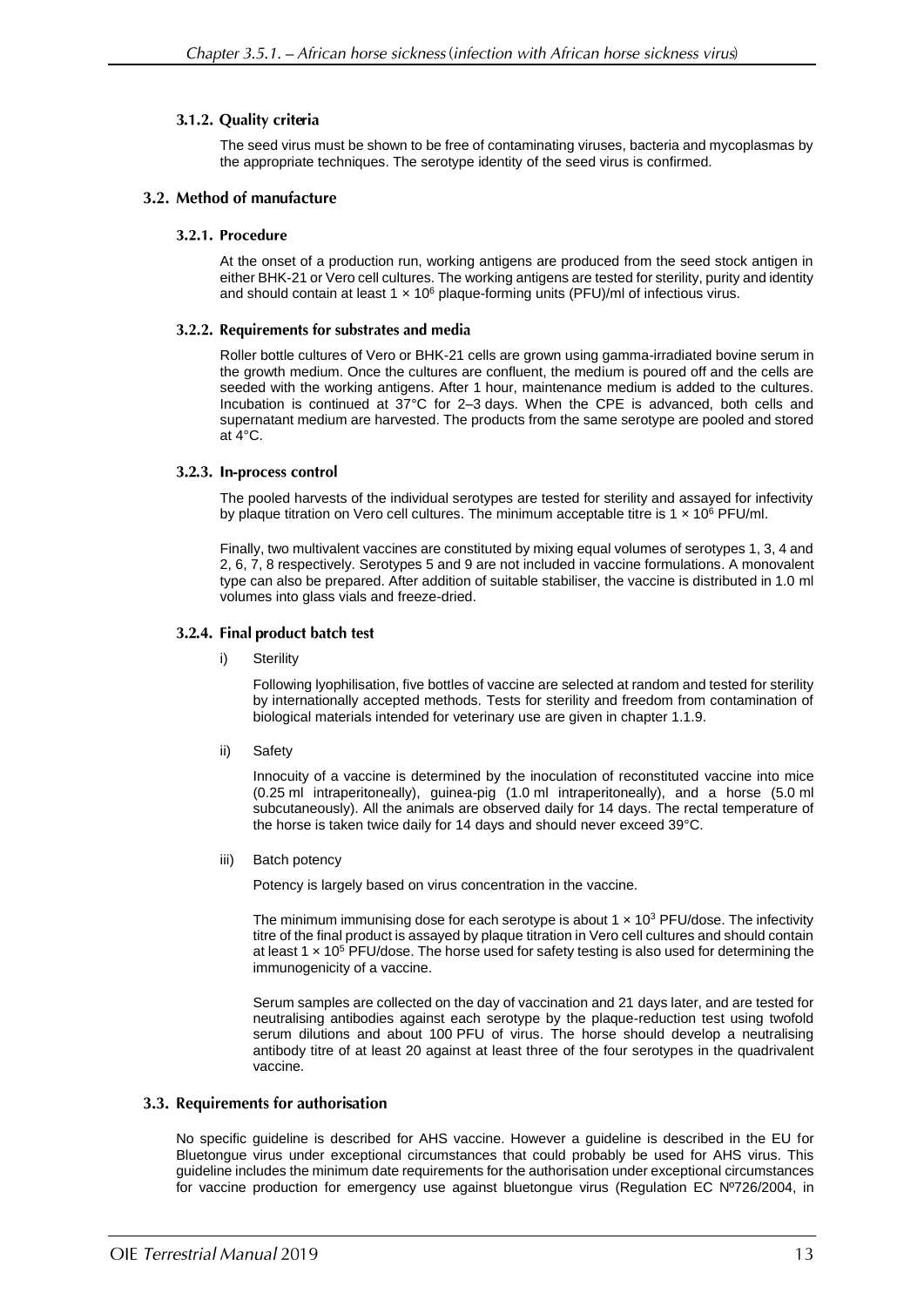particular Articles 38, 39 and 43 thereof and Article 26 of Direction 2001/82/EC), including guidance measures to facilitate the rapid inclusion of new or different virus serotypes.

### 4. Vaccines based on biotechnology

#### 4.1. Vaccines available and their advantages

None is available commercially. Experimental subunit vaccines have been described (Section C.1.1 *Rationale and intended use of the product*).

#### 4.2. Special requirements for biotechnological vaccines, if any

None.

### **REFERENCES**

AGÜERO M., GÓMEZ-TEJEDOR C., ANGELES CUBILLO M., RUBIO C., ROMERO E. & JIMÉNEZ-CLAVERO A. (2008). Real-time fluorogenic reverse transcription polymerase chain reaction assay for detection of African horse sickness virus. *J. Vet. Diagn. Invest.,* **20**, 325–328.

ARADAIB I.E. (2009). PCR detection of African horse sickness virus serogroup based on genome segment three sequence analysis. *J. Virol. Methods*, **159**,1–5.

BACHANEK-BANKOWSKA K., MAAN S., CASTILLO-OLIVARES J., MANNING N.M., MAAN N.S., POTGIETER A.C., DI NARDO A., SUTTON G., BATTEN C. & MERTENS P.P. (2014). Real-time RT-PCR assays for detection and typing of African horse sickness virus. *PLoS One,* **9** (4), e93758.

BAYLIS M., MELLOR P.S. & MEISWINKEL R. (1999). Horse sickness and ENSO in South Africa. *Nature*, **397**, 574.

BREMER C.W., DUNGU-KIMBENGA B. & VILJOEN G.J. (1998). Detection of African horsesickness virus in Zebra by RT-PCR and the development of different methods for confirming AHSV specificity of RT-PCR products. Proceedings of the Eighth International Conference on Equine Infectious Diseases, Dubai, 23–26 March 1998. R & W Publications (Newmarket) Ltd, Newmarket, UK.

COETZER J.A.W. & GUTHRIE.A.J. (2005). African horsesickness. *In:* Infectious Diseases of Livestock, Second Edition. Coetzer J.A.W. & Tustin R.C., eds. Oxford University Press, Cape Town, 1231–1246.

DURÁN‐FERRER M., AGÜERO M., ZIENTARA S., SMITH S., POTGIETER C., RUEDA P., SASTRE P., MONACO F., VILLALBA R., TENA-TOMÁS C., BATTEN C., FROST L., FLANNERY J., GUBBINS S., LUBISI B.A., SÁNCHEZ-VIZCAÍNO J.M., EMERY M., STURGILL T., OSTLUND E. & CASTILLO-OLIVARES J. (2018). Assessment of reproducibility of a VP7 Blocking ELISA diagnostic test for African horse sickness. *Transbound. Emerg. Dis*., doi: 10.1111/tbed.12968.

ERASMUS B.J. (1976). A new approach to polyvalent immunisation against African horse sickness. *In:* Proceedings of the Fourth International Conference on Equine Infectious Diseases, Lyon, France, September 1976. Princeton, N.J. Veterinary Publications, USA, 401–403.

EUROPEAN COMMISSION (2002). Commission decision of 21 February 2002 amending Annex D to Council Directive 90/426/EEC with regard to the diagnostic tests for African horse sickness. *Off. J. European Communities*, **L53**, 37– 42.

FERNÁNDEZ-PINERO J., FERNÁNDEZ-PACHECO P., RODRÍGUEZ B., SOTELO E., ROBLES A., ARIAS M. & SÁNCHEZ-VIZCAÍNO J.M. (2009). Rapid and sensitive detection of African horse sickness virus by real-time PCR. *Res. Vet. Sci*., **86**, 353–358.

GRUBMAN M. & LEWIS S. (1992). Identification and characterisation of the structural and non-structural proteins of African horse sickness virus and determination of the genome coding assignments. *Virology*, **186**, 444–451.

GUTHRIE A.J., MACLACHLAN N.J., JOONE C., LOURENS C.W.,WEYER C.T., QUAN M., MONYAI M.S. & GARDNER I.A. (2013). Diagnostic accuracy of a duplex real-time reverse transcription quantitative PCR assay for detection of African horsesickness virus. *J. Virol. [Methods,](http://www.ncbi.nlm.nih.gov/pubmed/23291102)* **189**, 30–35.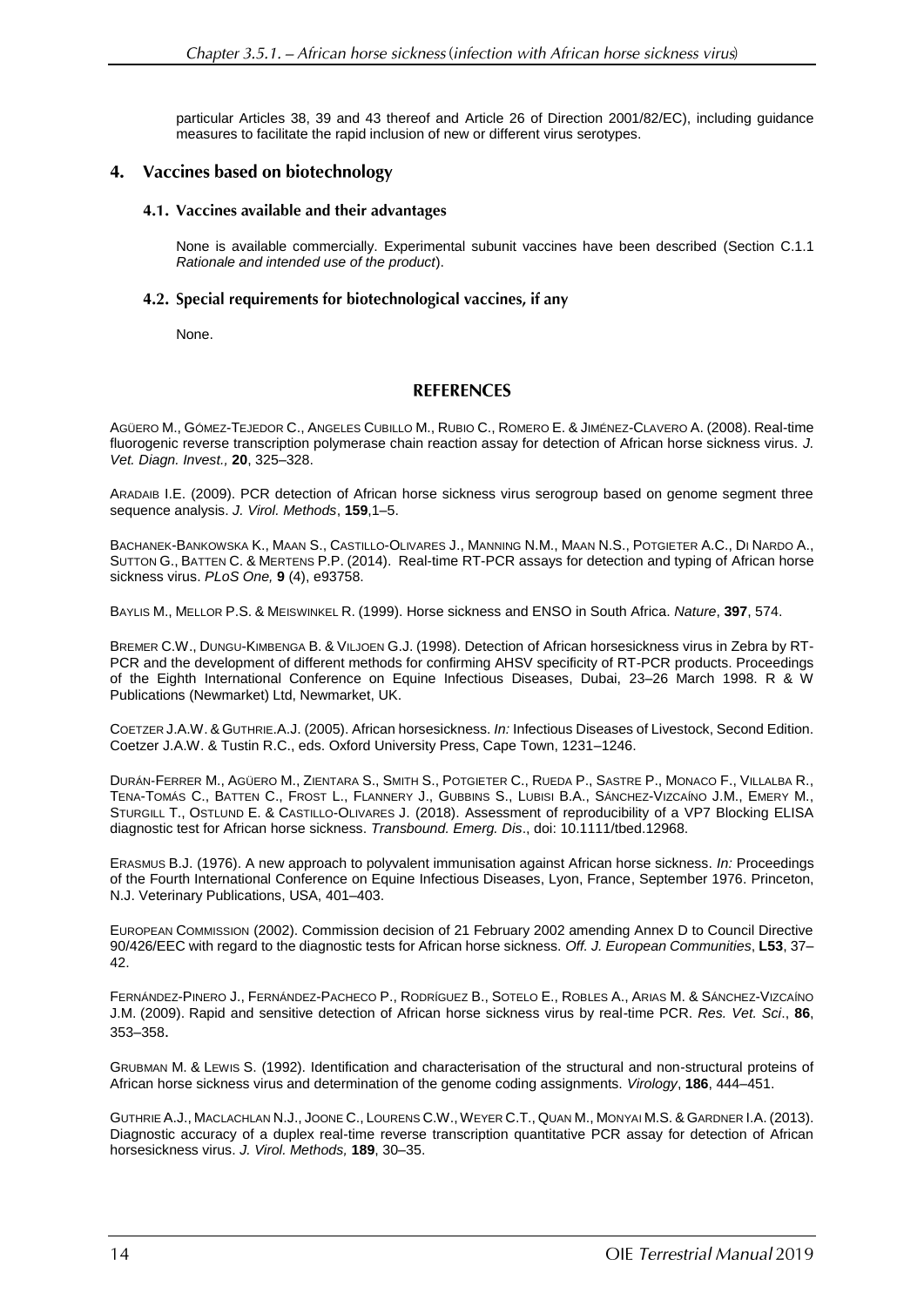HAMBLIN C., GRAHAM S.D., ANDERSON E.C. & CROWTHER J.R. (1990) A competitive ELISA for the detection of groupspecific antibodies to African horse sickness virus. *Epidemiol. Infect*., **104**, 303–312.

HOUSE C., MIKICIUK P.E. & BERNINGER M.L. (1990). Laboratory diagnosis of African horse sickness: comparison of serological techniques and evaluation of storage methods of samples for virus isolation. *J. Vet. Diagn. Invest.,* **2**, 44–50.

HOUSE J., LOMBARD M., HOUSE C., DUBOURGET P. & MEBUS C. (1992). Efficacy of an inactivated vaccine for African horse sickness serotype 4. *In:* Bluetongue, African Horse Sickness and Related Orbiviruses: Proceedings of the Second International Symposium, Walton T.E. & Osburn B.l., eds. CRC Press, Boca Raton, Florida, USA, 891– 895.

KOEKEMOER J.J. (2008). Serotype-specific detection of African horsesickness virus by real-time PCR and the influence of genetic variations. *J. Virol. Methods*, **154**, 104–110.

LAVIADA M.D., ARIAS M. & SANCHEZ-VIZCAINO J.M. (1993). Characterization of African horse sickness virus serotype 4-induced polypeptides in Vero cells and their reactivity in Western immunoblotting. *J. Gen. Virol*., **74**, 81–87.

LAVIADA M.D., ROY P. & SANCHEZ-VIZCAINO J.M (1992). Adaptation and evaluation of an indirect ELISA and inmunoblotting test for African horse sickness antibody detection. *In:* Bluetongue, African Horse Sickness and Related Orbiviruses: Proceedings of the Second International Symposium. Walton T.E. & Osburn B.l., Eds. CRC Press, Boca Raton, Florida, USA, 646–650.

LAVIADA M.D., SANCHEZ-VIZCAINO J.M., ROY P. & SOBRINO F. (1997). Detection of African horsesickness virus by the polymerase chain reaction. *Invest. Agr. SA*., **12**, 97–102.

MAAN N.S., MAAN S., NOMIKOU K., BELAGANAHALLI M.N., BACHANEK-BANKOWSKA K. & MERTENS P.P.C. (2011). Serotype-specific primers and gel-based RT-PCR assays for 'typing' African horse sickness virus: identification of strains from Africa. *PLoS One,* **6** (10), e25686.

MAREE S. & PAWESKA J.T. (2005). Preparation of recombinant African horse sickness virus VP7 antigen via a simple method and validation of a VP7-based indirect ELISA for the detection of group-specific IgG antibodies in horse sera. *J. Virol. Methods,* **125**, 55–65.

MARTINEZ J., DIAZ-LAVIADA M., ROY P., SANCHEZ C., VELA C., SANCHEZ-VIZCAINO J.M. & CASAL I. (1996). Full protection against AHSV in horses induced by baculovirus-derived AHS virus serotype 4 VP2, VP5 and VP7. *J. Gen. Virol.,* **77**, 1211–1221.

MARTINEZ-TORRECUADRADA J.,LANGEVELD J., MELOEN R.& CASAL I. (2001). Definition of neutralizing sites on African horse sickness virus serotype 4 VP2 at the level of peptides. *J. Gen. Virol*., **82**, 2415–2424.

O'DELL, N., ARNOT, L. JANISCH, C.E. & STEYL, J.C.A. (2018). Clinical presentation and pathology of suspected vectortransmitted African horse sickness in South African domestic dogs from 2006 to 2017. *Vet. Rec.* **182**, 715. doi:10.1136/vr.104611

OIE (World Organisation for Animal Health) (2010). African horse sickness. *In:* Atlas of Transboundary Animal Diseases, Fernandez P.J. & White W.R., eds. OIE, Paris, France, 12–18.

OURA C. (2018). A possible role for domestic dogs in the spread of African horse sickness virus. *Vet. Rec.,* **182**, 713– 714).

QUAN M., LOURENS C.W., MACLACHLAN N.J., GARDNER I.A. & GUTHRIE A.J. (2010). Development and optimisation of a duplex real-time reverse transcription quantitative PCR assay targeting the VP7 and NS2 genes of African horse sickness virus. *J. Virol. Methods*, **167**, 45–52.

RODRIGUEZ-SANCHEZ B., FERNANDEZ-PINERO J., SAILLEAU C., ZIENTARA S., BELAK S., ARIAS M. & SANCHEZ-VIZCAINO J.M. (2008). Novel gel-based and real-time PCR assays for the improved detection of African horse sickness virus. *J. Virol. Methods*, **151**, 87–94.

ROY P., HIRASAWA T., FERNANDEZ M., BLINOV V.M. & SANCHEZ-VIZCAINO RODRIGUEZ J.M. (1991). The complete sequence of the group-specific relationship to bluetongue virus. *J. Gen. Virol*., **72**, 1237–1241.